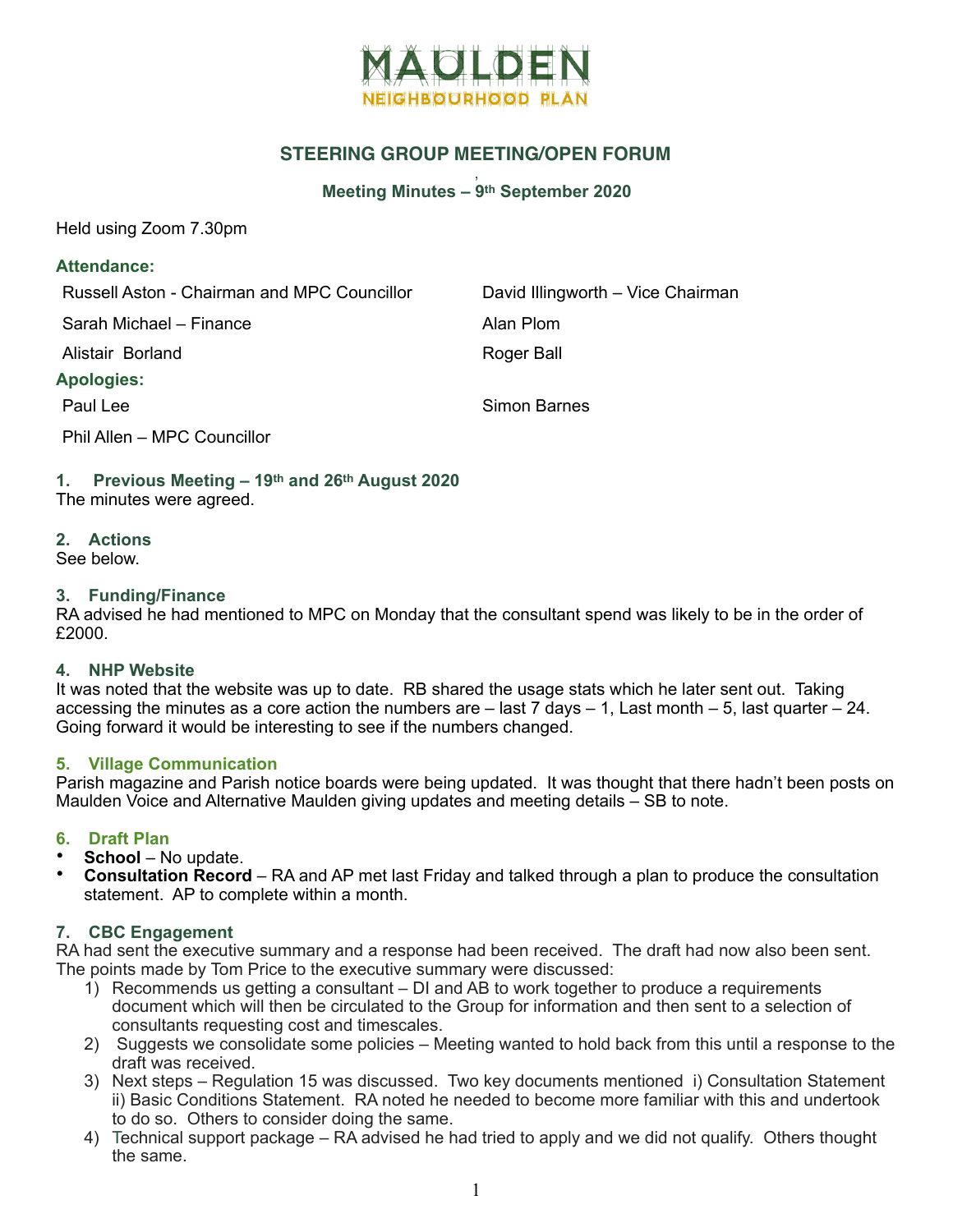5) Meeting attendance – Tom to attend. RA to schedule as soon as possible however, in order to get the best out of the meeting, consider meeting before hand so that questions and discussion points can be formulated. Any day of the week, although Wednesday's ok, and 7.30 was a good time.

# **8. Consultants**

See above

# **9. Regulation 14 Consultation**

No comment made or necessary

# 10. **Government Planning Proposals**

A discussion took place about the proposals and responding to the consultation as suggested by Locality. AB would draft a letter to be sent from the NHP Group, via RA as Chairman, to Nadine Dorries our MP, requesting that concerns are passed onto the Secretary of State. AP mentioned Nadine Dorries being involved with the Cobbitts campaign and would circulate details.

**11. AOB** 

None

## **12. Meetings**

Next scheduled meeting 23rd September at 7.30pm. RA to arrange

## **Outstanding Actions**

| <b>Date</b> | <b>Action</b>                                                                                                                                                                                                                          | Who                            | Update                                                                                                                                                                                                              |
|-------------|----------------------------------------------------------------------------------------------------------------------------------------------------------------------------------------------------------------------------------------|--------------------------------|---------------------------------------------------------------------------------------------------------------------------------------------------------------------------------------------------------------------|
| 15<br>Apr   | Consultation record – sections 2.1, 2.2 and 2.3                                                                                                                                                                                        | <b>AP</b><br>and<br>DI         | June & July - WIP<br>July – DI to help AP. Meeting to discuss.<br>Aug - being progressed<br>Sept - Sections remain WIP.                                                                                             |
| May         | Contact the school re S106 money and any<br>expansion plans                                                                                                                                                                            | <b>SB</b>                      | June - WiP<br>July & Aug - Waiting to hear back<br>Sept - No update                                                                                                                                                 |
| 15<br>July  | <b>S106 Prioritisation</b><br>All to reconsider the 2rioritization given the<br>importance as it could be used to inform MPC of<br>village wishes.                                                                                     | <b>AB</b>                      | 29 July - Table to be produced<br>Aug - Complete. RA to send to MPC<br>Sept – Sent as part of the MPC update<br><b>Complete</b>                                                                                     |
| 29<br>July  | <b>Ongoing Village Communication</b><br>MPC Update - RA<br>Parish magazine - DI.<br>$\bullet$<br>Parish notice boards. DI via John Coyle.<br>$\bullet$<br>Maulden Voice and Alternative Maulden - SB<br>٠<br>Website - RB<br>$\bullet$ | RB,<br>DI,<br>SB,<br><b>RA</b> | Ongoing                                                                                                                                                                                                             |
| 29<br>July  | Document tweaks<br>Maps - RA<br>$\bullet$<br>Front sheet - SM<br>$\bullet$<br>$S106 - AB$<br>$\bullet$<br>Executive Summary - RA<br>٠<br>General - RA<br>$\bullet$                                                                     | RA,<br>SM,<br><b>AB</b>        | Aug<br>Maps - RA<br>٠<br>Front sheet - SM<br>٠<br>$\bullet$<br>S106 - Complete<br>Executive Summary - Complete (bar<br>$\bullet$<br>tweaking)<br>$\bullet$<br>General - RA<br>Sept - Draft updated.<br><b>Close</b> |
| 19<br>Aug   | $\bullet$<br>Policy list - RA tweak<br>Foreword - RA to tweak                                                                                                                                                                          |                                | Sept - Complete                                                                                                                                                                                                     |
| 9<br>Sept   | Produce brief for engagement of consultant. Agree it<br>and contact consultants.                                                                                                                                                       | DI &<br>AB                     |                                                                                                                                                                                                                     |
| 9<br>Sept   | <b>Basic Conditions Statement - familiarisation</b>                                                                                                                                                                                    | <b>RA</b>                      |                                                                                                                                                                                                                     |